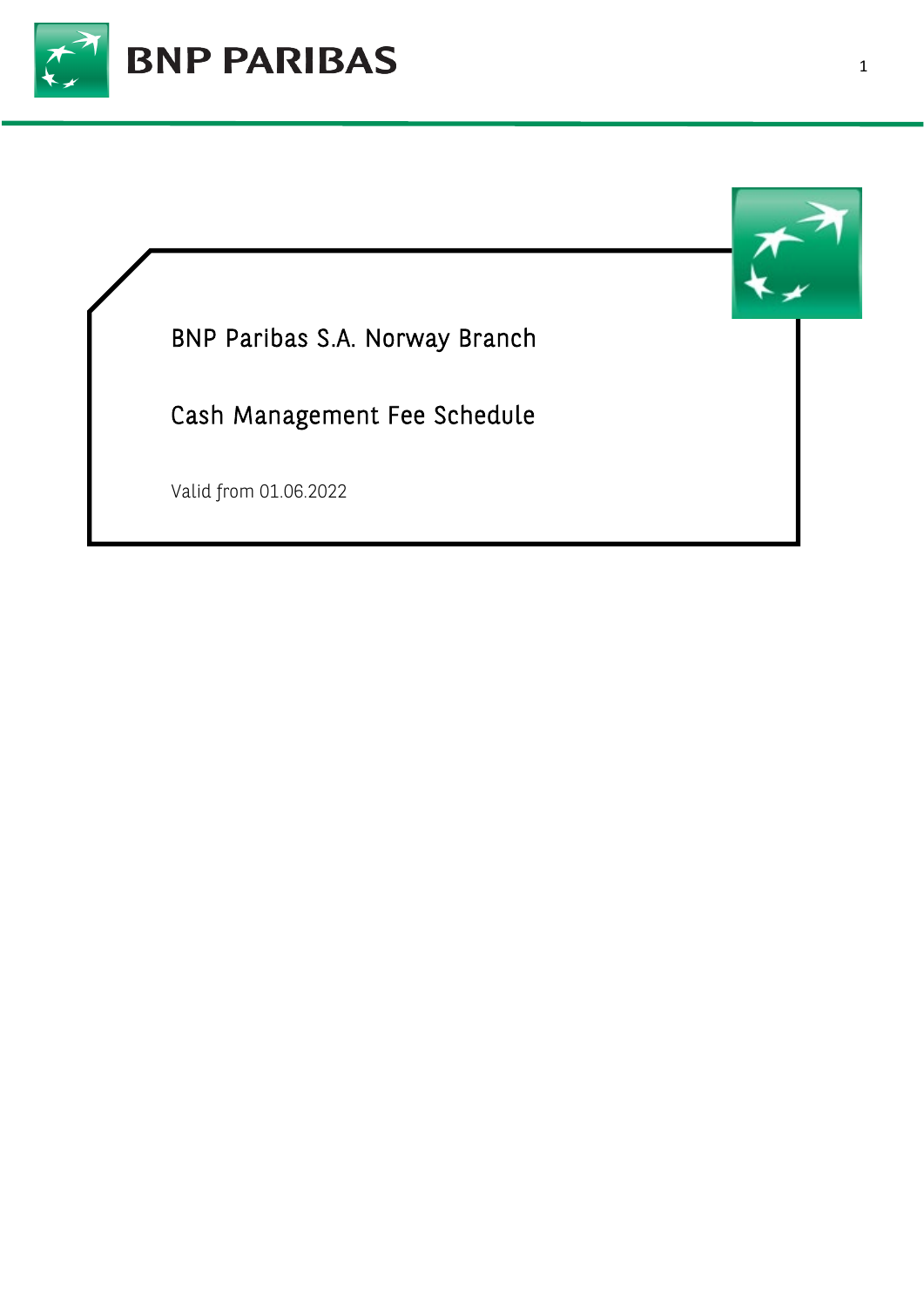

## BNP Paribas S.A., Norway Branch

Branch Address:

BNP Paribas SA, Norway Branch P.O. Box 106, Sentrum 0102 Oslo Tel.: +47 22 82 95 00 SWIFT Code: BNPANOKK Company registration code: 918 654 496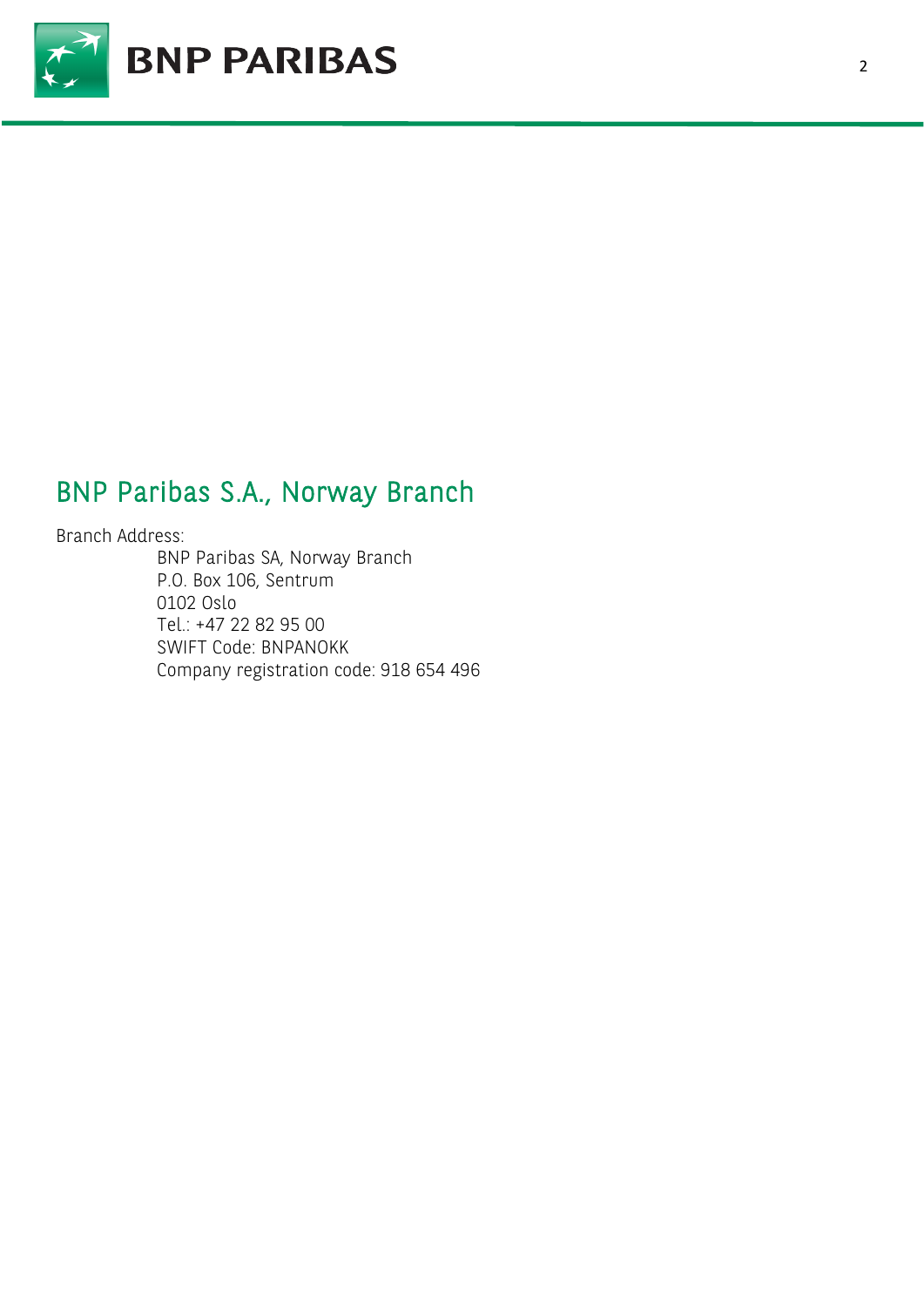

# Transactions & Services - Fees

# Payments

SEPA Payments

| <b>PRODUCT / SERVICE</b>         | PRICING UNIT | <b>PRICE</b> | <b>CURRENCY</b> | <b>COMMENTS</b> |  |  |
|----------------------------------|--------------|--------------|-----------------|-----------------|--|--|
| <b>SEPA Credit Transfer</b>      |              |              |                 |                 |  |  |
| SEPA CT - Standard               | /Transaction | 30.00        | <b>NOK</b>      |                 |  |  |
| SEPA CT - Same day value         | /Transaction | 50.00        | <b>NOK</b>      |                 |  |  |
| SEPA CT - In-house               | /Transaction | 30.00        | <b>NOK</b>      |                 |  |  |
| SEPA CT - Intercompany           | /Transaction | 30.00        | <b>NOK</b>      |                 |  |  |
| SEPA CT - Salary / Tax / Pension | /Transaction | 30.00        | <b>NOK</b>      |                 |  |  |
| SEPA direct debit (debtor side)  |              |              |                 |                 |  |  |
| SEPA DD - CORE (debtor side)     | /Transaction | 2.50         | <b>NOK</b>      |                 |  |  |
| SEPA DD - B2B (debtor side)      | /Transaction | 2.50         | <b>NOK</b>      |                 |  |  |

#### Domestic Payments

| <b>PRODUCT / SERVICE</b>                                       | PRICING UNIT | <b>PRICE</b> | <b>CURRENCY</b> | <b>COMMENTS</b> |
|----------------------------------------------------------------|--------------|--------------|-----------------|-----------------|
| Domestic Credit Transfer                                       |              |              |                 |                 |
| Domestic CT - Standard                                         | /Transaction | 2.00         | <b>NOK</b>      |                 |
| Domestic CT - Urgent (RTGS)                                    | /Transaction | 300.00       | <b>NOK</b>      |                 |
| Domestic CT - In-house                                         | /Transaction | 1.50         | <b>NOK</b>      |                 |
| Domestic CT - Intercompany                                     | /Transaction | 150.00       | <b>NOK</b>      |                 |
| Domestic CT - Salary                                           | /Transaction | 1.50         | <b>NOK</b>      |                 |
| Domestic CT - Standard - KID payment                           | /Transaction | 1.50         | <b>NOK</b>      |                 |
| Domestic CT - Standard - Invoice payment                       | /Transaction | 2.00         | <b>NOK</b>      |                 |
| Domestic CT - Girot Payment - Without credit<br>account number | /Transaction | 60.00        | <b>NOK</b>      |                 |
| Domestic CT - Standard - Via SWIFT                             | /Transaction | 60.00        | <b>NOK</b>      |                 |
| Domestic Direct Debit (debtor side)                            |              |              |                 |                 |
| Domestic DD - Standard (debtor side)                           | /Transaction | 2.00         | <b>NOK</b>      |                 |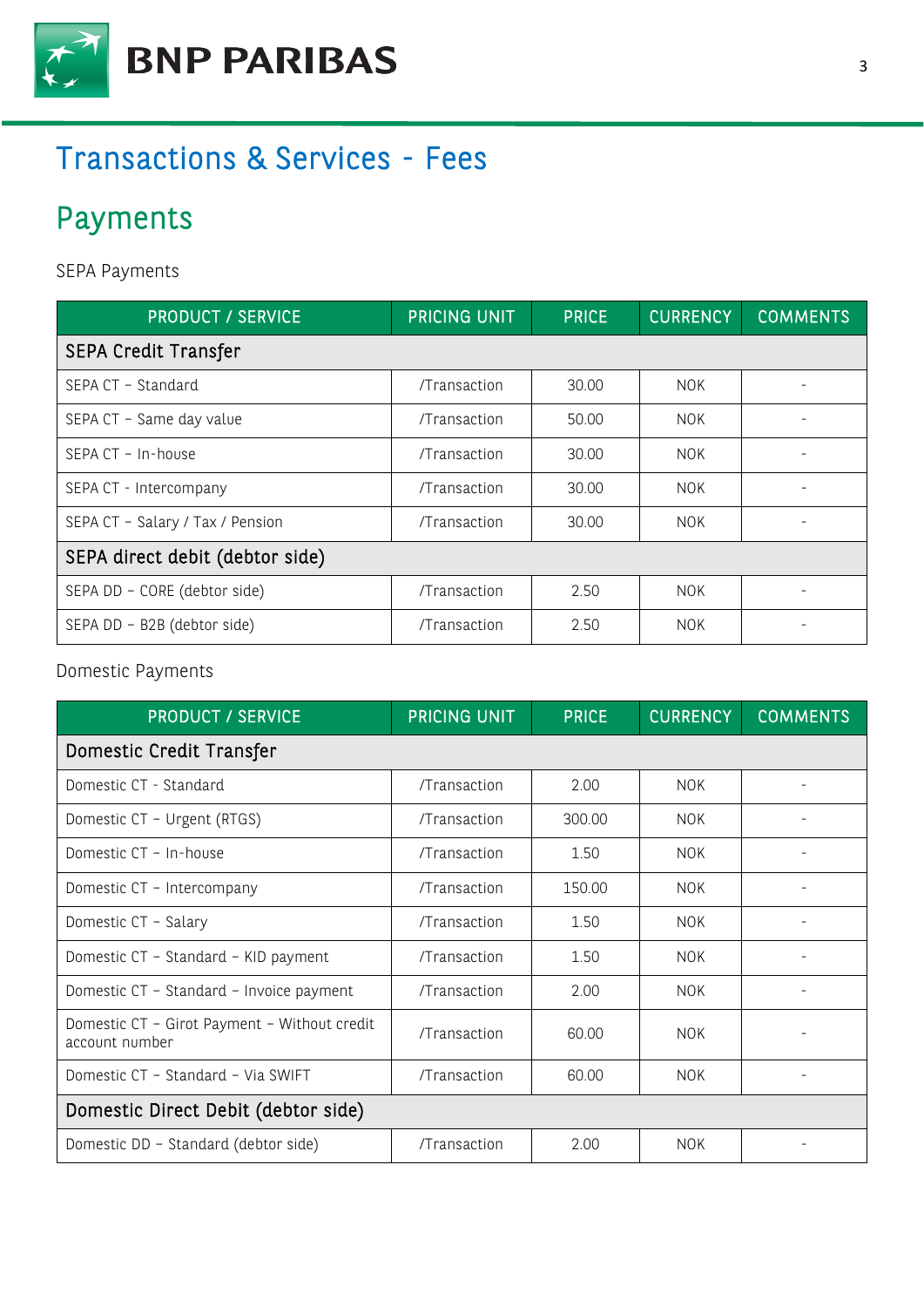

### International Payments

| <b>PRODUCT / SERVICE</b>        | <b>PRICING UNIT</b> | <b>PRICE</b> | <b>CURRENCY</b> | <b>COMMENTS</b> |  |  |
|---------------------------------|---------------------|--------------|-----------------|-----------------|--|--|
| International Credit Transfer   |                     |              |                 |                 |  |  |
| International CT - Standard     | /Transaction        | 60.00        | <b>NOK</b>      |                 |  |  |
| International CT - Urgent       | /Transaction        | 300.00       | <b>NOK</b>      |                 |  |  |
| International CT - In-house     | /Transaction        | 60.00        | <b>NOK</b>      |                 |  |  |
| International CT - Intercompany | /Transaction        | 150.00       | <b>NOK</b>      |                 |  |  |
| Euro RTGS                       | /Transaction        | 100.00       | <b>NOK</b>      |                 |  |  |
| Euro RTGS - Intercompany        | /Transaction        | 100.00       | <b>NOK</b>      |                 |  |  |

# Collections

#### SEPA Receivables

| <b>PRODUCT / SERVICE</b>          | <b>PRICING UNIT</b> | <b>PRICE</b> | <b>CURRENCY</b> | <b>COMMENTS</b> |
|-----------------------------------|---------------------|--------------|-----------------|-----------------|
| SEPA Direct Debit (creditor side) |                     |              |                 |                 |
| SEPA DD - CORE (creditor side)    | /Transaction        | 2.50         | <b>NOK</b>      |                 |
| SEPA DD - B2B (creditor side)     | /Transaction        | 2.50         | NOK.            |                 |
| SEPA Credit Transfer (incoming)   |                     |              |                 |                 |
| SEPA CT Incoming - Standard       | /Transaction        | 30.00        | <b>NOK</b>      |                 |
| SEPA CT incoming - In-house       | /Transaction        | 30.00        | <b>NOK</b>      |                 |
| SEPA CT incoming - Intercompany   | /Transaction        | 30.00        | <b>NOK</b>      |                 |

### Domestic Receivables

| <b>PRODUCT / SERVICE</b>             | <b>PRICING UNIT</b> | <b>PRICE</b> | <b>CURRENCY</b> | <b>COMMENTS</b> |
|--------------------------------------|---------------------|--------------|-----------------|-----------------|
| Domestic Credit Transfer (incoming)  |                     |              |                 |                 |
| Domestic CT incoming - Standard      | /Transaction        | 2.50         | <b>NOK</b>      |                 |
| Domestic CT incoming - Urgent (RTGS) | /Transaction        | 100.00       | <b>NOK</b>      |                 |
| Domestic CT incoming - OCR           | /Transaction        | 1.50         | <b>NOK</b>      |                 |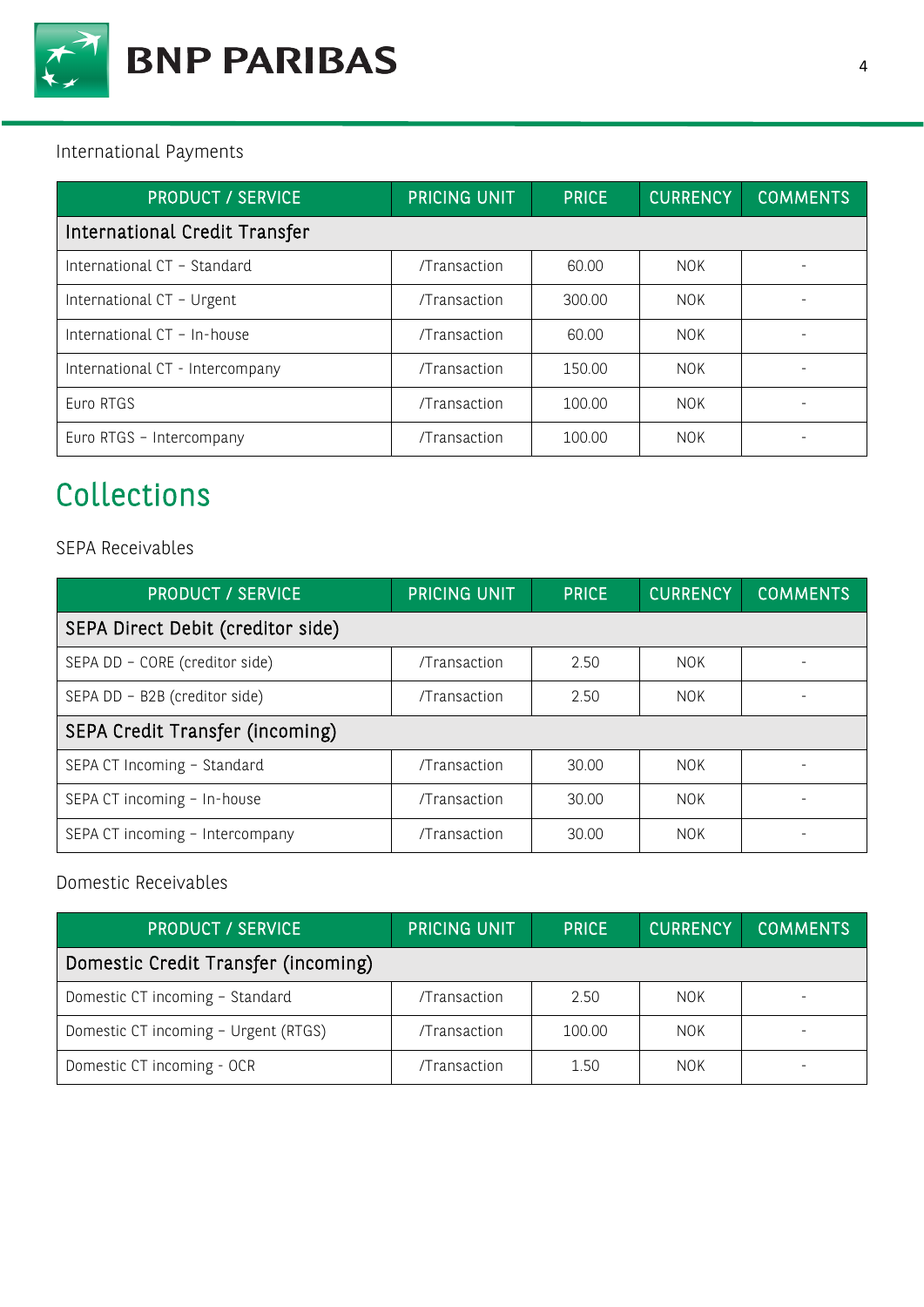

#### International Receivables

| <b>PRODUCT / SERVICE</b>                 | PRICING UNIT | <b>PRICE</b> | <b>CURRENCY</b> | <b>COMMENTS</b> |  |
|------------------------------------------|--------------|--------------|-----------------|-----------------|--|
| International Credit Transfer (incoming) |              |              |                 |                 |  |
| Euro RTGS - Incoming                     | /Transaction | 100.00       | <b>NOK</b>      |                 |  |
| International CT incoming - Standard     | /Transaction | 100.00       | <b>NOK</b>      |                 |  |
| International CT incoming - Urgent       | /Transaction | 100.00       | <b>NOK</b>      |                 |  |
| International CT incoming - In-house     | /Transaction | 50.00        | NOK.            |                 |  |
| International CT incoming - Intercompany | /Transaction | 50.00        | <b>NOK</b>      |                 |  |

# Other Services

### Transaction Services

| <b>PRODUCT / SERVICE</b>                      | <b>PRICING UNIT</b> | <b>PRICE</b> | <b>CURRENCY</b> | <b>COMMENTS</b>          |  |  |
|-----------------------------------------------|---------------------|--------------|-----------------|--------------------------|--|--|
| Processing services                           |                     |              |                 |                          |  |  |
| OUR charge                                    | /Transaction        | NOK 250.00   | <b>NOK</b>      | $\overline{\phantom{a}}$ |  |  |
| R Transactions                                |                     |              |                 |                          |  |  |
| SEPA CT - R Transactions (credit)             | /Transaction        | 50.00        | <b>NOK</b>      |                          |  |  |
| International CT - R Transactions             | /Transaction        | 50.00        | <b>NOK</b>      |                          |  |  |
| SEPA DD - R Transactions - CORE (debtor side) | /Transaction        | 15.00        | <b>NOK</b>      |                          |  |  |
| SEPA DD - R Transactions - B2B (debtor side)  | /Transaction        | 15.00        | <b>NOK</b>      |                          |  |  |
| SEPA DD - R Transactions (creditor side)      | /Transaction        | 15.00        | <b>NOK</b>      |                          |  |  |
| Domestic CT - R Transactions                  | /Transaction        | 50.00        | <b>NOK</b>      |                          |  |  |
| Non-STP services                              |                     |              |                 |                          |  |  |
| Cancel                                        | /Occurrence         | 200.00       | <b>NOK</b>      |                          |  |  |
| Investigation                                 | /Hour               | 1,100.00     | <b>NOK</b>      |                          |  |  |
| Manual input                                  | /Transaction        | 750.00       | <b>NOK</b>      |                          |  |  |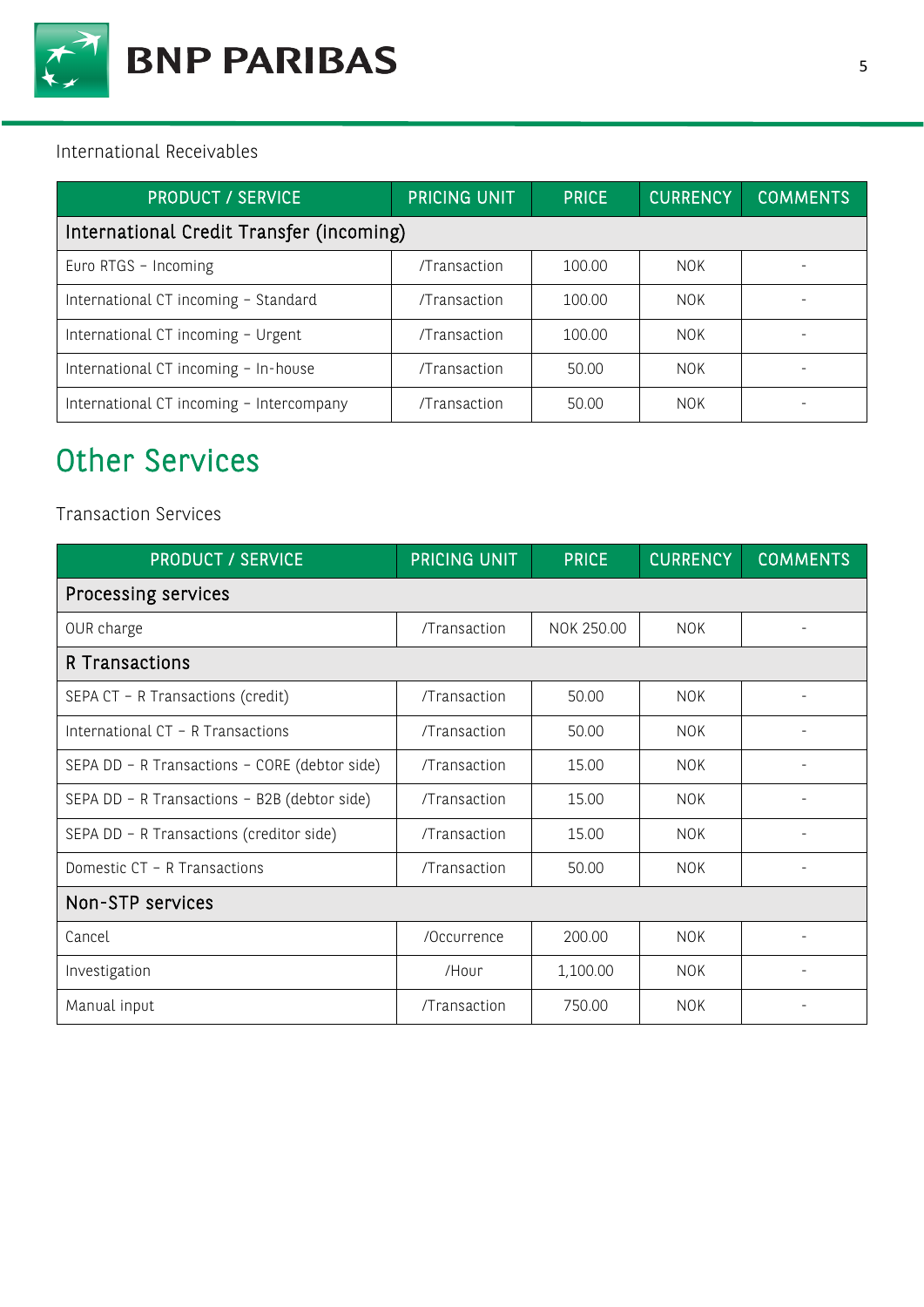

#### Account Services

| <b>PRODUCT / SERVICE</b>                                | <b>PRICING UNIT</b> | <b>PRICE</b> | <b>CURRENCY</b> | <b>COMMENTS</b> |
|---------------------------------------------------------|---------------------|--------------|-----------------|-----------------|
| Account                                                 |                     |              |                 |                 |
| Account maintenance                                     | /Month              | 1,000.00     | <b>NOK</b>      |                 |
| Account investigation / update upon customer<br>request | /Hour               | 1,100        | <b>NOK</b>      |                 |
|                                                         |                     |              |                 |                 |
| Cash Management - Client Implementation                 | /Implementation     | 10,000.00    | <b>NOK</b>      |                 |

### Other Services

| <b>PRODUCT / SERVICE</b>                              | PRICING UNIT | <b>PRICE</b> | <b>CURRENCY</b> | <b>COMMENTS</b> |  |
|-------------------------------------------------------|--------------|--------------|-----------------|-----------------|--|
| Certification                                         |              |              |                 |                 |  |
| Audit certificate                                     | /Occurrence  | 1,000.00     | <b>NOK</b>      |                 |  |
| Client services support                               |              |              |                 |                 |  |
| Client services support upon customer request         | /Hour        | 1,100.00     | <b>NOK</b>      |                 |  |
| Production of duplicate item upon customer<br>request | /Occurrence  | 500.00       | <b>NOK</b>      |                 |  |
| Copy of SWIFT message                                 | /Occurrence  | 500.00       | <b>NOK</b>      |                 |  |
| Cash Customer Services (CCS)                          | /Year        | 40,000.00    | <b>NOK</b>      |                 |  |

# Liquidity Management

## Physical Pooling

| <b>PRODUCT / SERVICE</b>                                       | PRICING UNIT    | <b>PRICE</b> | <b>CURRENCY</b> | <b>COMMENTS</b> |
|----------------------------------------------------------------|-----------------|--------------|-----------------|-----------------|
| Physical Pooling - Cash Concentration                          |                 |              |                 |                 |
| Physical Pooling - Implementation fee                          | /Implementation | 10,000.00    | <b>NOK</b>      |                 |
| Physical Pooling - Master account                              | /Month          | 300.00       | <b>NOK</b>      |                 |
| Physical Pooling - Participating account -<br>Within BNPP      | /Month          | 300.00       | <b>NOK</b>      |                 |
| Physical Pooling - Participating account -<br>Partner bank     | /Month          | 1,000.00     | <b>NOK</b>      |                 |
| Physical Pooling - Participating account -<br>3rd party bank   | /Month          | 1,000.00     | <b>NOK</b>      |                 |
| Physical Pooling - Cash Concentration -<br>Balance alert email | /Month          | 100.00       | <b>NOK</b>      |                 |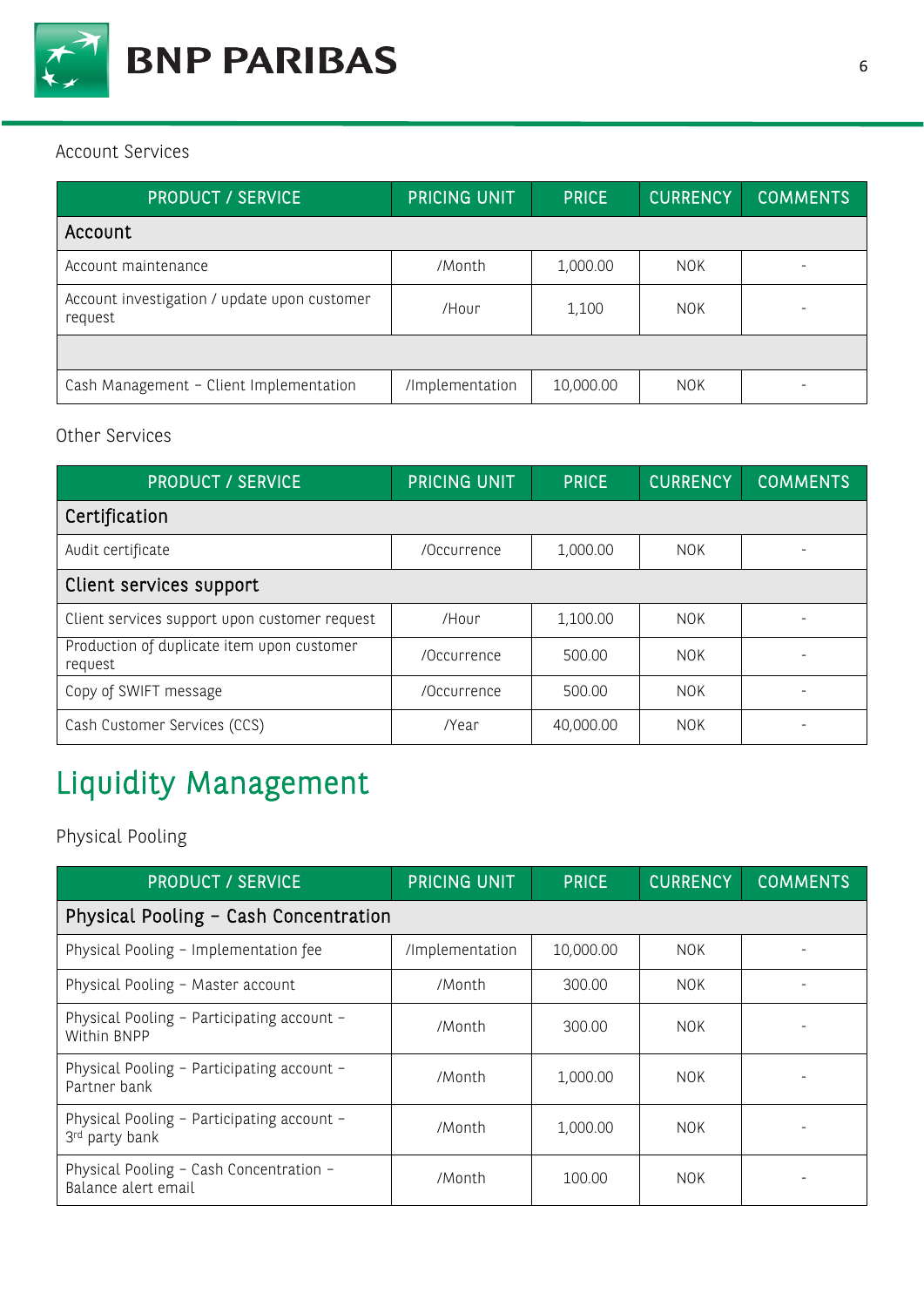

| Physical Pooling - Cash Intercompany                                              |        |        |            |  |
|-----------------------------------------------------------------------------------|--------|--------|------------|--|
| Physical Pooling - Cash Intercompany -<br>Lending / Borrowing positions statement | /Month | 200.00 | <b>NOK</b> |  |
| Physical Pooling - Cash Intercompany -<br>Lending / Borrowing interests statement | /Month | 200.00 | NOK.       |  |
| Physical Pooling - Cash Intercompany -<br>Lending / Borrowing email alerts        | /Month | 50.00  | <b>NOK</b> |  |

# Channels and Information Reporting

### Connexis

| <b>PRODUCT / SERVICE</b>                                        | <b>PRICING UNIT</b> | <b>PRICE</b> | <b>CURRENCY</b> | <b>COMMENTS</b> |
|-----------------------------------------------------------------|---------------------|--------------|-----------------|-----------------|
| Connexis Cash - Implementation                                  |                     |              |                 |                 |
| Connexis Cash - Implementation fee                              | /Implementation     | 5,000.00     | <b>NOK</b>      |                 |
| Connexis Cash - Additional training session -<br>At client site | /Training           | 3,500.00     | <b>NOK</b>      |                 |
| Connexis Cash - Additional training session -<br>Remote         | /Training           | 1,500.00     | <b>NOK</b>      |                 |

| <b>PRODUCT / SERVICE</b>                                                            | PRICING UNIT | <b>PRICE</b> | <b>CURRENCY</b> | <b>COMMENTS</b> |
|-------------------------------------------------------------------------------------|--------------|--------------|-----------------|-----------------|
| Connexis Cash - Servicing                                                           |              |              |                 |                 |
| Connexis Cash - Servicing fee - Reporting &<br>Cash modules                         | /Month       | 500.00       | <b>NOK</b>      |                 |
| Connexis Cash - Servicing fee - Liquidity<br>Management module - Cash Intercompany  | /Month       | 200.00       | <b>NOK</b>      |                 |
| Connexis Cash - Servicing fee - Reporting<br>module - 3rd party bank                | /Month       | 500.00       | <b>NOK</b>      |                 |
| Connexis Cash - Servicing fee - Liquidity<br>Management module - Cash Concentration | /Month       | 2,000.00     | <b>NOK</b>      |                 |
| Connexis Cash - Servicing fee - Reporting &<br>Cash modules - 3rd party bank        | /Month       | 1,000.00     | <b>NOK</b>      |                 |
| Connexis Cash - Servicing fee - Gateway<br>Online                                   | /Month       | 3,500.00     | <b>NOK</b>      |                 |
| Connexis Cash - Servicing fee - Copy of MT103                                       | /Month       | 500.00       | <b>NOK</b>      |                 |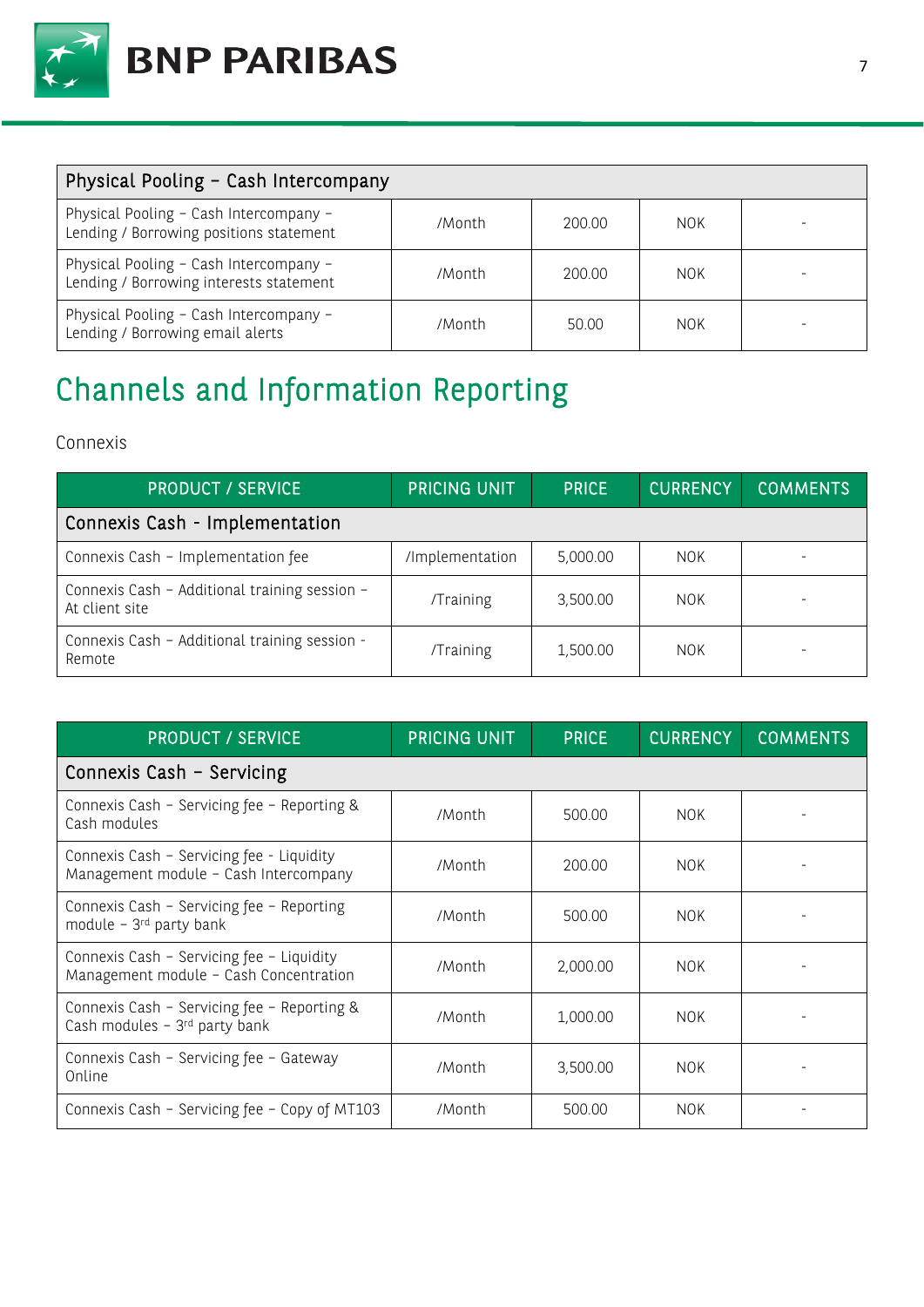

| Connexis Cash - Other Services                                 |                 |           |            |  |
|----------------------------------------------------------------|-----------------|-----------|------------|--|
| Connexis Cash - Other Services - Security<br>token             | /Token          | 300.00    | NOK.       |  |
| Connexis Cash - Other Services - Update user<br>token          | /Token          | 150.00    | <b>NOK</b> |  |
| Connexis Cash - Other Services - Block /<br>unblock user       | /Event          | 100.00    | <b>NOK</b> |  |
| Connexis Gateway                                               |                 |           |            |  |
| Connexis Gateway - Implementation fee                          | /Implementation | 30,000.00 | <b>NOK</b> |  |
| Connexis Gateway - Servicing fee - Reporting<br>& Cash modules | /Month          | 1,000.00  | <b>NOK</b> |  |

### SWIFTNET

| <b>PRODUCT / SERVICE</b>                                                                    | PRICING UNIT    | <b>PRICE</b> | <b>CURRENCY</b> | <b>COMMENTS</b> |
|---------------------------------------------------------------------------------------------|-----------------|--------------|-----------------|-----------------|
| <b>SWIFTNET Implementation</b>                                                              |                 |              |                 |                 |
| SWIFTNET - Implementation fee                                                               | /Implementation | 20,000.00    | <b>NOK</b>      |                 |
| SWIFTNET - Servicing                                                                        |                 |              |                 |                 |
| SWIFTNET - Servicing fee - Client to bank &<br>bank to client                               | /Month          | 500.00       | <b>NOK</b>      |                 |
| SWIFTNET - Servicing fee - Client to bank &<br>bank to client $-3$ <sup>rd</sup> party bank | /Month          | 700.00       | <b>NOK</b>      |                 |
| SWIFTNET - Servicing fee - Bank to client - 3rd<br>party bank                               | /Month          | 700.00       | <b>NOK</b>      |                 |
| SWIFTNET - Other Services                                                                   |                 |              |                 |                 |
| SWIFTNET - Other services - Security token<br>(3Skey)                                       | /Item           | 920.00       | <b>NOK</b>      |                 |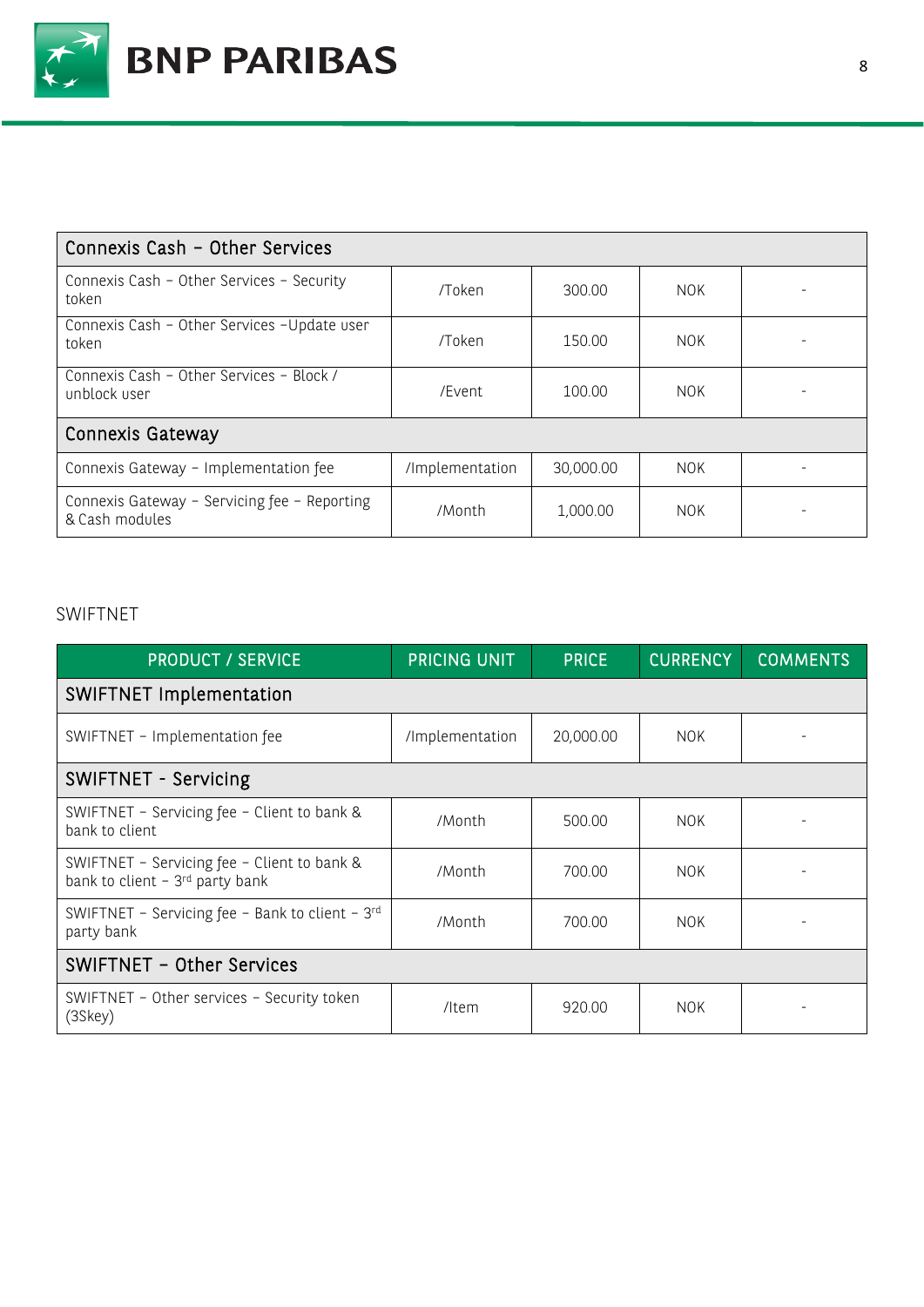

Global EBICS

| <b>PRODUCT / SERVICE</b>                                                                        | PRICING UNIT    | <b>PRICE</b> | <b>CURRENCY</b> | <b>COMMENTS</b> |
|-------------------------------------------------------------------------------------------------|-----------------|--------------|-----------------|-----------------|
| <b>Global EBICS Implementation</b>                                                              |                 |              |                 |                 |
| Global EBICS - Implementation fee                                                               | /Implementation | 20,000.00    | <b>NOK</b>      |                 |
| Global EBICS - Servicing                                                                        |                 |              |                 |                 |
| Global EBICS - Servicing fee - Client to bank &<br>bank to client                               | /Month          | 500.00       | <b>NOK</b>      |                 |
| Global EBICS - Servicing fee - Client to bank &<br>bank to client $-3$ <sup>rd</sup> party bank | /Month          | 700.00       | <b>NOK</b>      |                 |
| Global EBICS - Servicing fee - Bank to client                                                   | /Month          | 500.00       | <b>NOK</b>      |                 |
| Global EBICS - Servicing fee - Bank to client -<br>3rd party bank                               | /Month          | 700.00       | NOK.            |                 |
| Global EBICS - Other Services                                                                   |                 |              |                 |                 |
| Global EBICS - Other services - Security token<br>(3Skey)                                       | /Item           | 920.00       | <b>NOK</b>      |                 |

## Data exchange

| <b>PRODUCT / SERVICE</b>                  | PRICING UNIT | <b>PRICE</b> | <b>CURRENCY</b> | <b>COMMENTS</b> |
|-------------------------------------------|--------------|--------------|-----------------|-----------------|
| <b>Account Statement</b>                  |              |              |                 |                 |
| Account Statement - Standard - Electronic | /Month       | 150.00       | <b>NOK</b>      |                 |
| Account Statement - Premium               | /Month       | 250.00       | <b>NOK</b>      |                 |
| <b>Transaction Reporting</b>              |              |              |                 |                 |
| Payment Status Report                     | /Month       | 500.00       | <b>NOK</b>      |                 |
| Transactions detailed reporting           | /Month       | 300.00       | <b>NOK</b>      |                 |
| Reception of MT101                        | /Month       | 1,150.00     | <b>NOK</b>      |                 |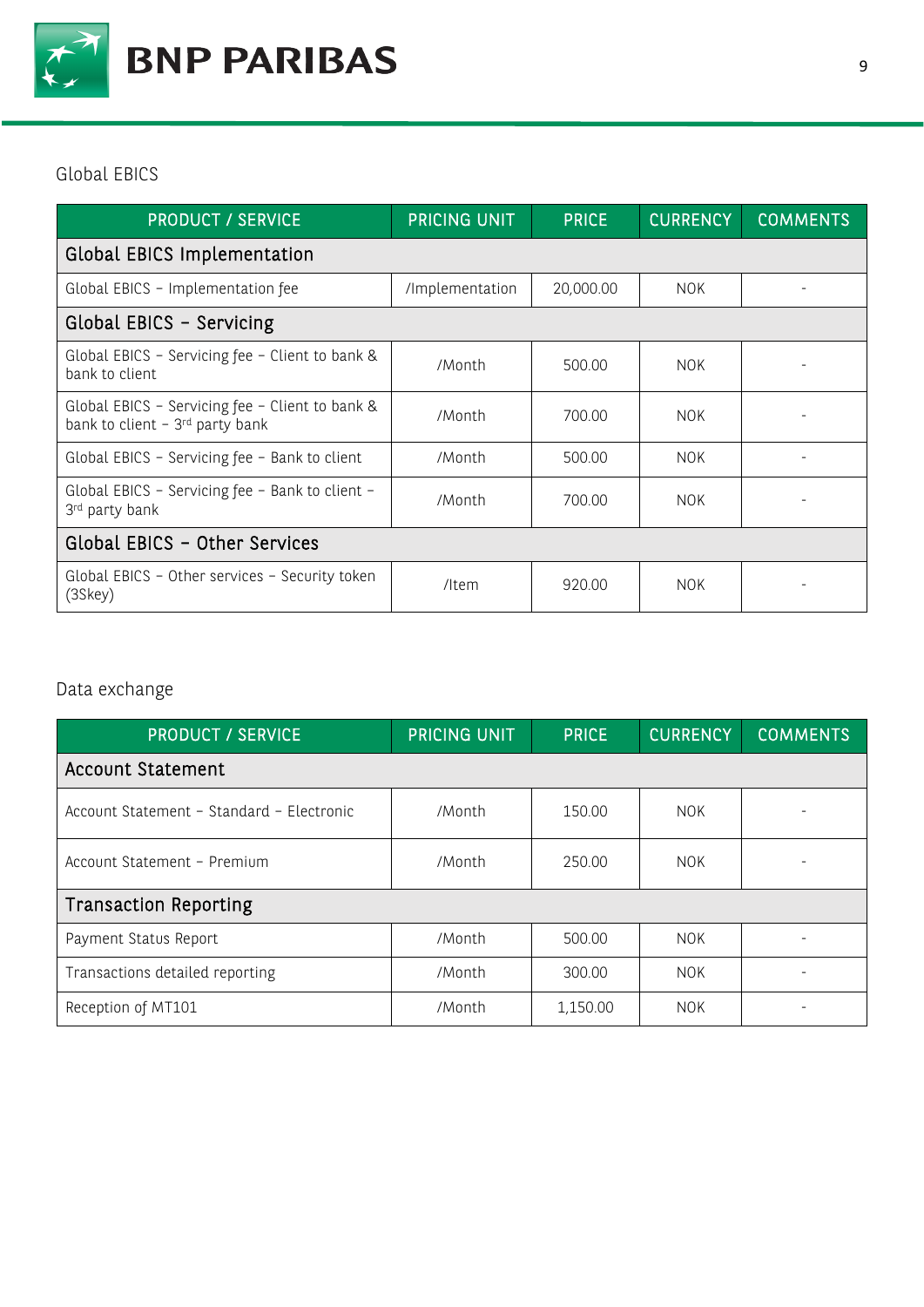

## Terms & Conditions

## General Information

All charges are in NOK.

Charges are applied for standard transaction volumes on monthly basis.

Payments marked with charge code OUR are subject to surcharge according to the price list. No further fees in relation to charge code OUR will be applied after execution

Financial Services in Norway are exclusive of VAT.

The scale of charges is subject to the general terms and conditions of BNP Paribas S.A. Norway Branch, which also reserves the right to charge additional fees for other services not listed in this catalogue.

For your information some fees for domestic Norwegian payment services are charged separately by Nets and thus not included in your monthly BNP Paribas invoice:

AG/AVG/Dir.Rem Kvitt /varselliste: NOK 100.00 /list Direkte remmitering, Lønn: NOK 1.50 /transaction Autogiro kreditbank-trx: NOK 3.00 /transaction Egiro/ innbet. total tx med KID: NOK 1.50/transaction Autogiro man.reg/endr av fullmakter: NOK 200.00 /instance Egiro/Egiro pluss Månedsgebyr: NOK 100.00 /month Autogiro ut- transaksjon: NOK 2.00 /transaction Egiro/innbet. total tx uten KID: NOK 2.00 /transaction Autogiro- Månedsgebyr pr avtale: NOK 100.00 /month /agreement e-Post melding: NOK: 1.00 /transaction Autogiro-Månedsgebyr pr fullmakt: NOK 0.00 Filmet Filforsendelse Til/Fra Nets: NOK 5.00 /file AvtaleGiro Månedsgebyr: NOK 100,00 /month Innbet.Total Månedsgebyr: NOK 100.00 /month AvtaleGiro, trans for sletting: NOK 8.00 /transaction Månedsgebyr dir rem: NOK: 100.00 /month AvtaleGiro, transaksjon m/melding: NOK 4.00 /transaction OCR giro liste A+B/701 sammendrag: NOK 100.00 /month Avtalegiro, transaksjon u/melding: NOK 3.00 transaction OCR giro-transaksjon: NOK 1.50 /transaction Direkte remmitering m/KID: NOK 1.50 /transaction OCR Månedsgebyr: NOK 100.00 /month Direkte remmitering m/melding: NOK 4.50 /transaction OCR Returdata pr transaksjon: NOK 1.50 /transaction Direkte remmitering u/melding: NOK 2.00 /transaction Utbetalingsanvisning: NOK 60.00 /transaction

### Value Dates and Execution Time

The value dates for electronic payment transactions are stated below.

Domestic Transfers

Domestic transfer (Account to Account) the value date will be the Bank Business Day of booking and the execution date will be the Bank Business Day of booking.

For Domestic incoming, the value date will be Bank Business Day on which the funds are available. SEPA Transfers

For a SEPA Credit Transfer, the value date will be the Bank Business Day of booking and the execution date will be the Bank Business Day of booking + 1 Bank Business Day.

For a SEPA Credit Transfer Urgent, the value date will be the Bank Business Day of booking and the execution date will be the Bank Business Day of booking.

For SEPA incoming, the value date will be Bank Business Day on which the funds are available.

#### International Transfers

#### Outgoing payments without currency conversion

Standard payment (non-urgent): the value date will be Bank Business Day of booking and the execution date will be the Bank Business Day of booking + 1 Bank Business Day.

Urgent, INTC, CORT:

The value date will be Bank Business Day of booking and the execution date will be the Bank Business Day of booking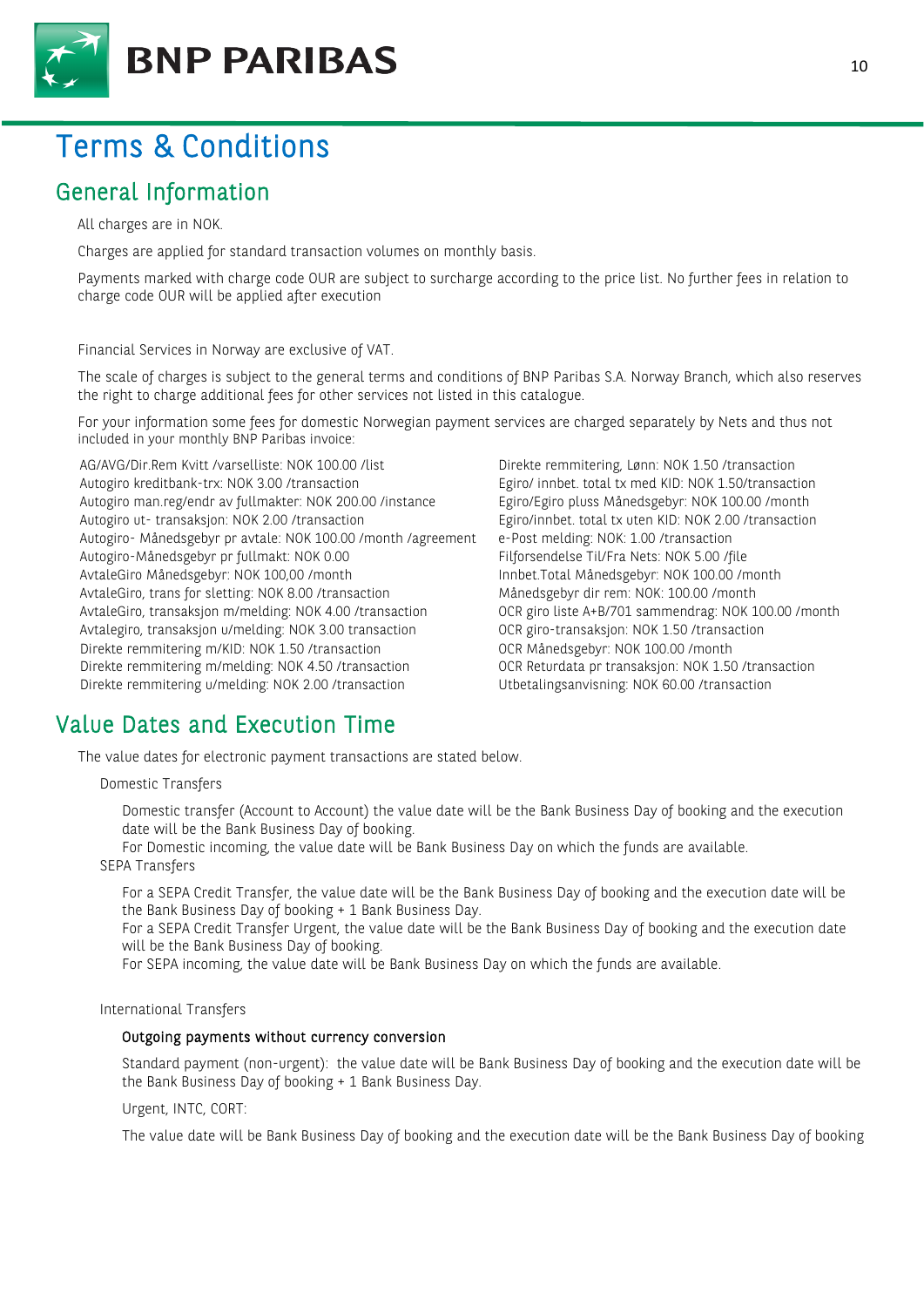

**BNP PARIBAS** 

#### Outgoing payments with currency conversion

Standard payments in EEA currencies with destination within EEA: the value date will be Bank Business Day of booking and the execution date will be the Bank Business Day of booking + 1 Bank Business Day.

Standard payments in other currencies: the value date will be Bank Business Day of booking and the execution date will be the Bank Business Day of booking + 2 Bank Business Days.

URGP, SDVA, INTC, CORT: the value date will be Bank Business Day of booking and the execution date will be the Bank Business Day of booking

NB! The execution time may be extended depending on the time zone of the payment currency or destination.

#### Incoming payments without currency conversion

Standard payments (non-urgent) EEA payment currency:

The value date will be Bank Business Day on which the funds are available

URGP, SDVA, INTC, CORT:

The value date will be Bank Business Day on which the funds are available.

#### Incoming payments with currency conversion

Standard payments EEA currencies: The value date will be Bank Business Day on which the funds are available Standard payments (non-urgent) other currencies:

The value date will be Bank Business Day on which the funds are available + 2 Bank Business Days

URGP, SDVA, INTC, CORT: The value date will be Bank Business Day on which the funds are available.

Currency conversions involving exotic currencies may take extra days extra both for incoming and outgoing payments.

## Cut-Off Times

The Bank executes payment on orders on Bank Business Days. The Bank has established cut-off times for the Payment Order Receipt Time.

Cut-off times (CET) define the end of a Bank Business Day in relation to, but not limited to, Payment Order Receipt Time, value dates, receipt of funds and possibility of revocation of payment orders.

In determining the point in time of receipt of order:

Any order received by the Bank before cut-off time on any given Bank Business Day will be treated the same Bank Business Day;

Any order received by the Bank at or after the cut-off time on any given Bank Business Day shall be treated the next Bank Business Day; and

Any order received by the Bank on a day which is not a Bank Business Day will be treated the next Bank Business Day.

Domestic Transfers

The cut-off time for domestic standard transfer is D 13:00.

The cut-off time for domestic Urgent transfer is D 14:00.

The cut-off time for incoming domestic is D 15:30.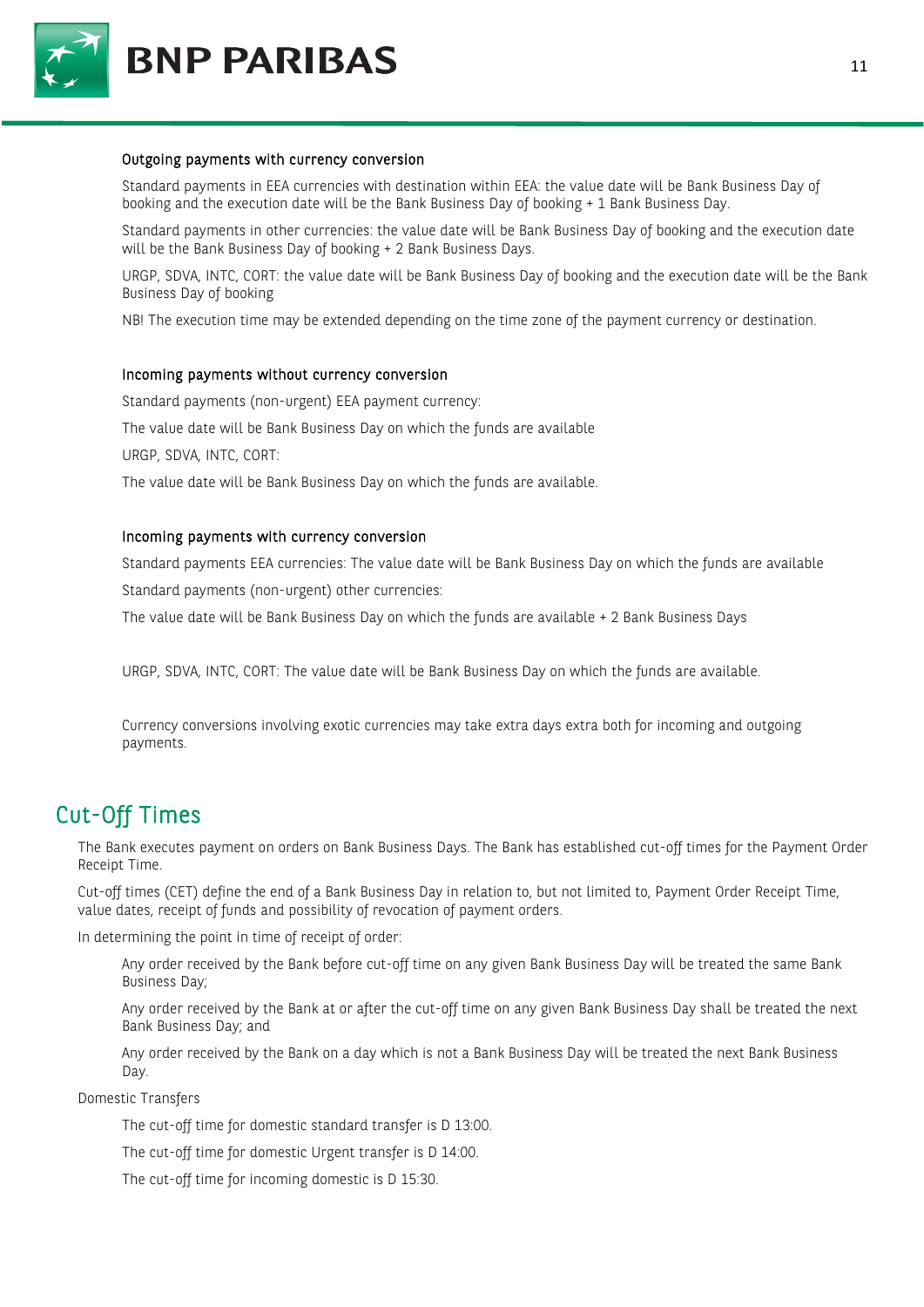



#### SEPA Transfers

The cut-off time for SEPA standard transfer is D-1 17:00.

The cut-off time for Urgent transfer is D 14:00.

The cut-off time for incoming SEPA transfers is D 15:00.

#### International Transfers

The cut-off time for non-Urgent transfers in DKK is D-1 12:00. The cut-off time for Urgent transfers in DKK is D 10:00. The cut-off time for non-Urgent Transfers in EUR is D-1 12:30. The cut-off time for Urgent transfers in EUR D 16:00. The cut-off time for non-Urgent transfers in GBP is D-2 12:30. The cut-off time for Urgent transfers in GBP is D 15:00. The cut-off time for non-Urgent transfers in NOK is D-1 12:30. The cut-off time for Urgent transfers in NOK is D 13:30. The cut-off time for non-Urgent transfers in SEK is D-1 12:30. The cut-off time for Urgent transfers in SEK is D 11:00. The cut-off time for non-Urgent transfers in USD is D-2 12:30. The cut-off time for Urgent transfers in USD D 16:00. The cut-off time for incoming currency transfer is equal to the above cut-off time per currency.

D= day when funds are available at Beneficiary's Bank = Settlement Date.

Cut-off times for currencies not mentioned above are available upon request (in which case the applicable conditions will be given prior to the ordering).

### Interest Rates

The Bank applies the following credit interest rates:

Interest rate on NOK credit balances is NOWA -0,70%.

Interest rate on DKK credit balances is CIBOR T/N -0,50%.

Interest rate on SEK credit balances is STIBOR T/N -0,50%.

Interest rate on EUR credit balances is €STR -0,065%.

Credit interest rate on other currencies are available on request.

Overdraft interest on unauthorised overdrafts in NOK is 18%.

Overdraft interest on unauthorised overdrafts in other currencies is 12%.

Interest rates for credit balances in other currencies are available on request.

Credit interest in some currencies may be negative.

The Bank is entitled to demand interest at a higher rate than the standard rate, if unauthorized overdraft is made or an amount due is arrears. The Bank may charge a service fee for any reminders sent.